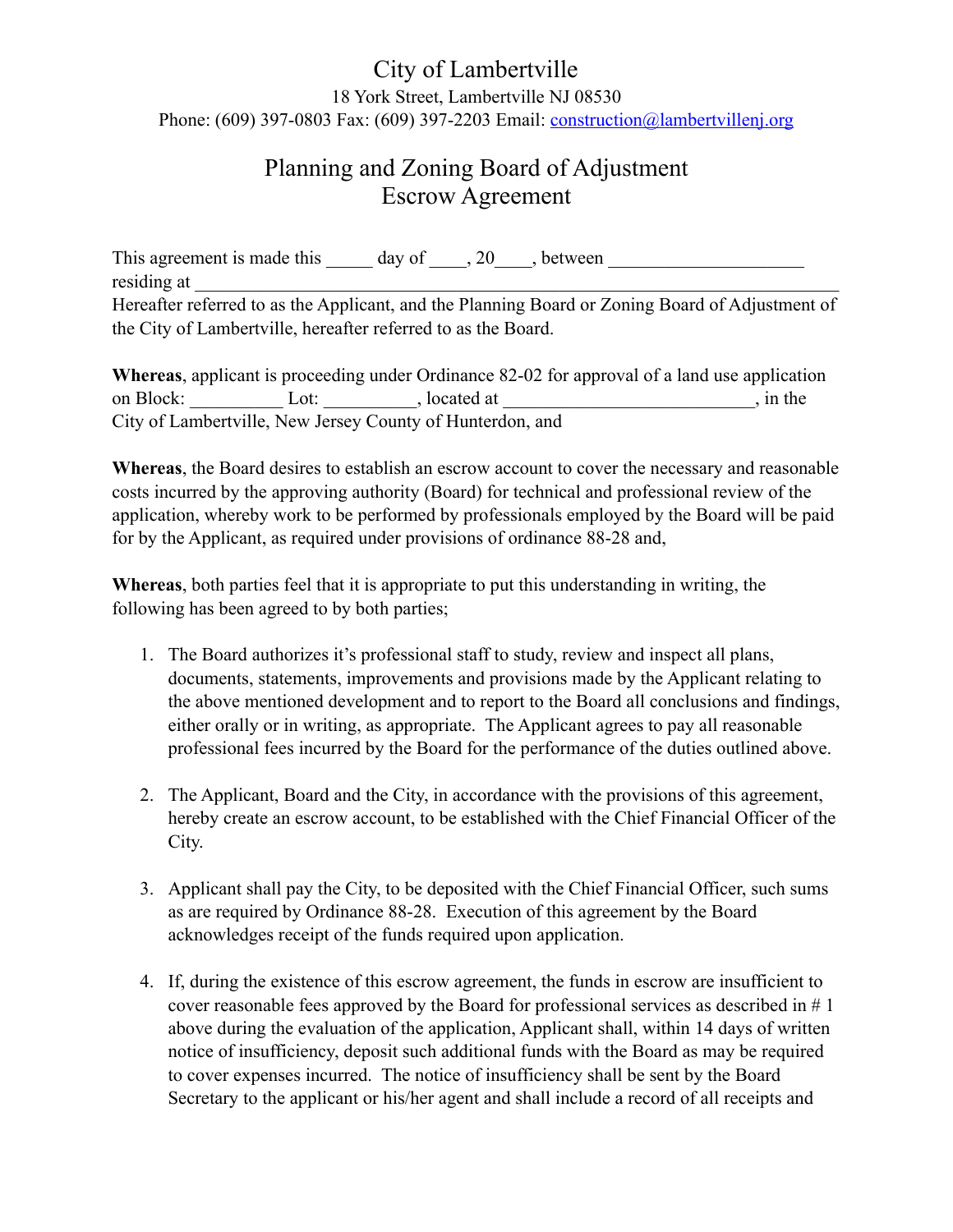# City of Lambertville

18 York Street, Lambertville NJ 08530

Phone: (609) 397-0803 Fax: (609) 397-2203 Email: [construction@lambertvillenj.org](mailto:construction@lambertvillenj.org)

## Planning and Zoning Board of Adjustment Escrow Agreement

disbursements to date and the amount necessary to be posted, which may be up to 35% of the original amount and which shall be paid prior to the next approval process.

- 5. The professionals employed by the Board shall submit vouchers to the City, indicating the type and kind of services rendered, by the applicant name and the time expended for each applicant.
- 6. The Board shall review each voucher submitted by the professionals to determine whether the services were rendered as indicated and shall take action approving the vouchers in an open public meeting. All vouchers shall be processed in accordance with established policies and procedures of the City.
- 7. The applicant shall retain the right of inspection of the escrow records, which may be arranged by contacting the Board.
- 8. The Applicant may object to any payment from the escrow fund by giving three days' notice to the Board and to any professional involved. The Board shall then review the payment made, utilizing the standards of reasonable cost and satisfactory performance of the task assigned.
- 9. Any and all interest payments resulting from or arising from the deposits of escrow funds shall revert to the City, as compensation for services rendered in connection with the administration of this escrow agreement.
- 10. In the event that the amounts posted are more than is required, the excess funds shall be returned to the applicant within 60 days after the filing of the deed, in the case of a minor subdivision, the completion and acceptance of any required improvements in the case of a major subdivision, or the issuance of a Certificate of Occupancy in the case of a site plan or the effecting of the approval granted.

 $\mathcal{L}_\text{max}$  , and the contribution of the contribution of  $\mathcal{L}_\text{max}$  , and the contribution of  $\mathcal{L}_\text{max}$ 

 $\mathcal{L}_\text{max}$  , and the contribution of the contribution of  $\mathcal{L}_\text{max}$  , and the contribution of  $\mathcal{L}_\text{max}$ 

Applicant Signature Date